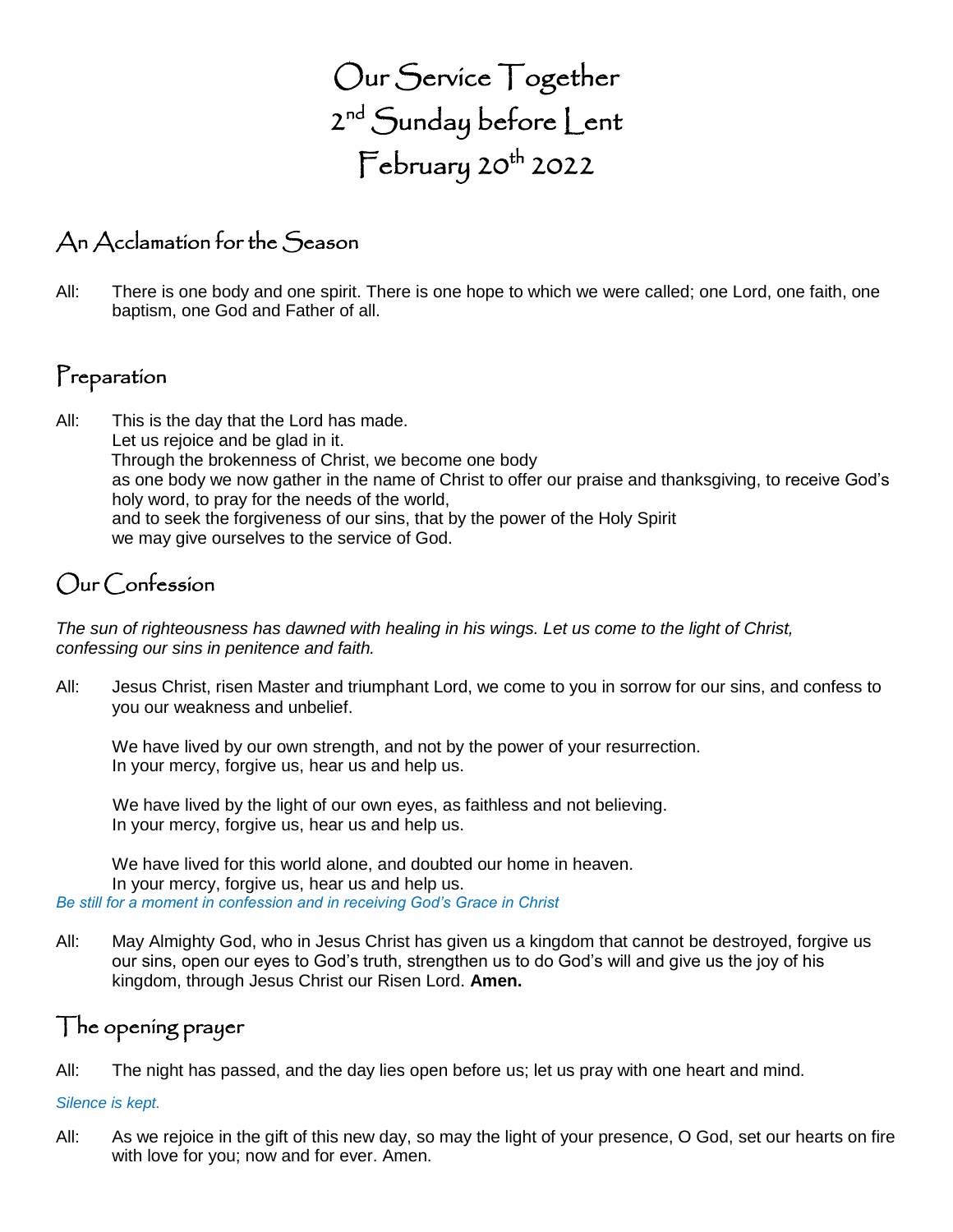# The Psalmody Psalm 37.1-11 and 39-40 *We say the psalm aloud*

Fret not because of evildoers; be not jealous of those who do wrong. For they shall soon wither like grass and like the green herb fade away. Trust in the Lord and be doing good; dwell in the land and be nourished with truth. Let your delight be in the Lord and he will give you your heart's desire. Commit your way to the Lord and put your trust in him, and he will bring it to pass. He will make your righteousness as clear as the light and your just dealing as the noonday. Be still before the Lord and wait for him; do not fret over those that prosper as they follow their evil schemes. Refrain from anger and abandon wrath; do not fret, lest you be moved to do evil. For evildoers shall be cut off, but those who wait upon the Lord shall possess the land. Yet a little while and the wicked shall be no more; you will search for their place and find them gone. But the lowly shall possess the land and shall delight in abundance of peace. But the sinners shall perish together, and the posterity of the wicked shall be rooted out. The salvation of the righteous comes from the Lord; he is their stronghold in the time of trouble. Glory to the Father, and to the Son, and to the Holy Spirit, as it was in the beginning, is now and ever shall be, world without end. Amen

#### Scripture Reading 1 Corinthians 15.35-38 and 42-50

But someone will ask, 'How are the dead raised? With what kind of body do they come?' <sup>36</sup> Fool! What you sow does not come to life unless it dies. <sup>37</sup> And as for what you sow, you do not sow the body that is to be, but a bare seed, perhaps of wheat or of some other grain. <sup>38</sup> But God gives it a body as he has chosen, and to each kind of seed its own body.

So it is with the resurrection of the dead. What is sown is perishable, what is raised is imperishable. **<sup>43</sup>** It is sown in dishonour; it is raised in glory. It is sown in weakness; it is raised in power. **<sup>44</sup>** It is sown a physical body; it is raised a spiritual body. If there is a physical body, there is also a spiritual body. **<sup>45</sup>** Thus it is written, 'The first man, Adam, became a living being'; the last Adam became a life-giving spirit. **<sup>46</sup>** But it is not the spiritual that is first, but the physical, and then the spiritual. **<sup>47</sup>** The first man was from the earth, a man of dust; the second man is from heaven. **<sup>48</sup>** As was the man of dust, so are those who are of the dust; and as is the man of heaven, so are those who are of heaven. **<sup>49</sup>** Just as we have borne the image of the man of dust, we will also bear the image of the man of heaven.

**<sup>50</sup>** What I am saying, brothers and sisters, is this: flesh and blood cannot inherit the kingdom of God, nor does the perishable inherit the imperishable.

*At the end of the reading we say:*

All: This is the word of the Lord. Thanks be to God.

#### Gloria

All: Glory to God in the highest, and peace to his people on earth.

Lord God, heavenly King, almighty God and Father, we worship you, we give you thanks, we praise you for your glory.

Lord Jesus Christ, only Son of the Father, Lord God, Lamb of God, you take away the sin of the world: have mercy on us; you are seated at the right hand of the Father: receive our prayer.

For you alone are the Holy One, you alone are the Lord, you alone are the Most High, Jesus Christ, with the Holy Spirit, in the glory of God the Father. Amen.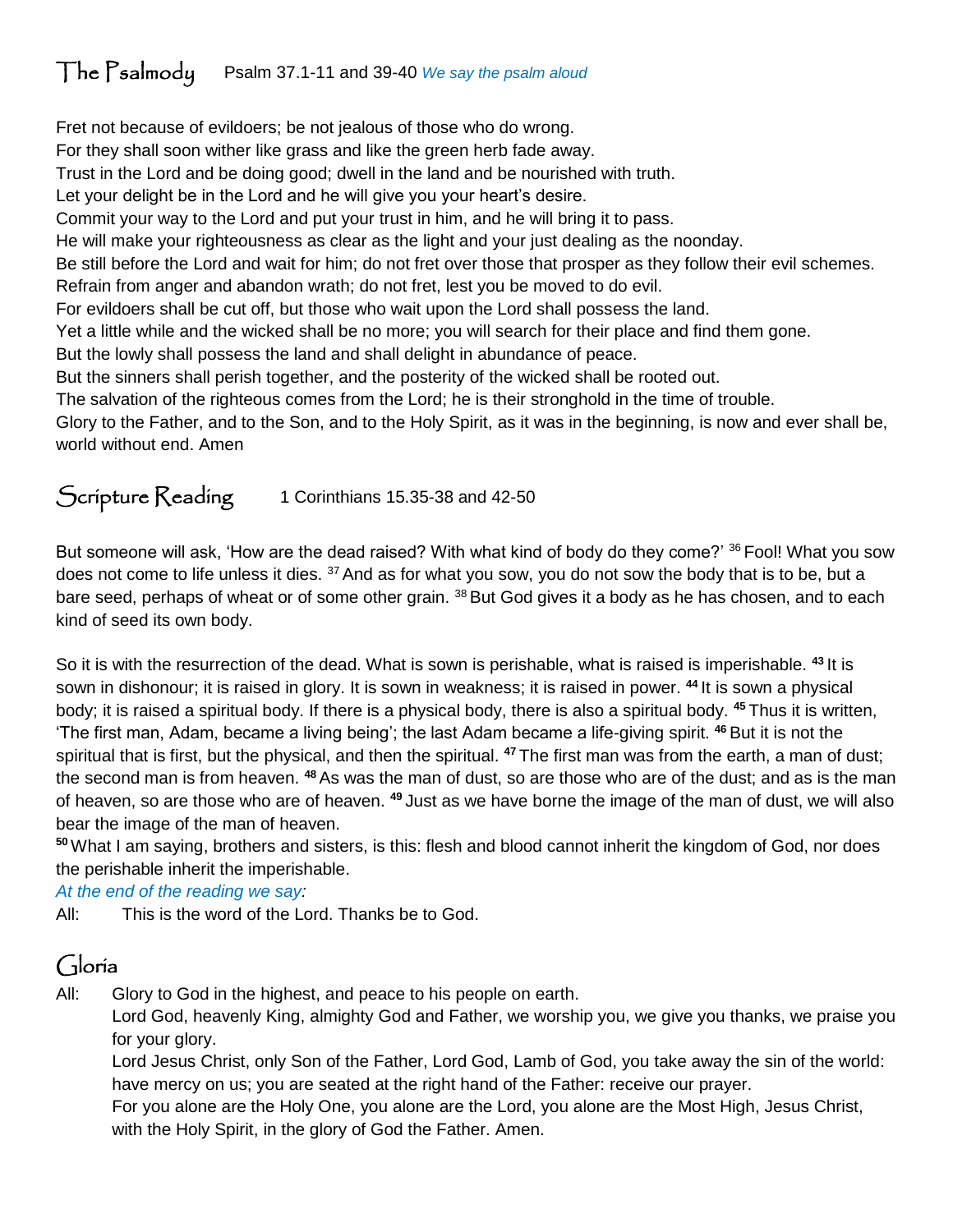# $\Gamma$ he  $G$ ospel Luke 6.27-38

**<sup>27</sup>** 'But I say to you that listen, Love your enemies, do good to those who hate you, **<sup>28</sup>** bless those who curse you, pray for those who abuse you. **<sup>29</sup>** If anyone strikes you on the cheek, offer the other also; and from anyone who takes away your coat do not withhold even your shirt. **<sup>30</sup>** Give to everyone who begs from you; and if anyone takes away your goods, do not ask for them again. **<sup>31</sup>** Do to others as you would have them do to you. **<sup>32</sup>** 'If you love those who love you, what credit is that to you? For even sinners love those who love them. **<sup>33</sup>** If you do good to those who do good to you, what credit is that to you? For even sinners do the same. **<sup>34</sup>** If you lend to those from whom you hope to receive, what credit is that to you? Even sinners lend to sinners, to receive as much again. **<sup>35</sup>** But love your enemies, do good, and lend, expecting nothing in return. Your reward will be great, and you will be children of the Most High; for he is kind to the ungrateful and the wicked. **<sup>36</sup>** Be merciful, just as your Father is merciful.

**<sup>37</sup>** 'Do not judge, and you will not be judged; do not condemn, and you will not be condemned. Forgive, and you will be forgiven; **<sup>38</sup>** give, and it will be given to you. A good measure, pressed down, shaken together, running over, will be put into your lap; for the measure you give will be the measure you get back.' *At the end of the reading we say:*

All: This is the word of the Lord. Thanks be to God.

## A Reflection for the day

Paul continues his discussion about the resurrection in our reading today. It seems to be difficult to put into words for the Corinthians just what resurrection is about; I wonder if we find it any easier today. Whilst they seem to struggle with resurrection it is interesting they have little concern about the incarnation. Maybe this is not a surprise in reality because the religious thoughts of the ancients had promoted the gods come to earth for a long time.

I wonder if we differ here. Maybe we don't, and have no concern for how God could come and be human, fully human; the divine, the holy, living and breathing amongst the created, the unholy. The Corinthians it seems could accept God come down to be amongst us, but have questions about how humanity could enter the realm of God.

To try and give a scientific answer Paul knows would only lead Christ's followers into more difficulty. What is presently perishable will in some way be made imperishable is his statement. This is not to say that the physical body will become spirit (a ghost), but it will become of the Spirit. In the resurrection a body is given by God fit for the future God has in mind for all of creation redeemed through Christ.

You can't help but wonder, as you read the whole letter of 1 Corinthians, maybe more so 2 Corinthians, if there is an unhealthy concern for what might happen one day and in this a large part of the gospel is lost. The temptation to look to Jesus and jump from birth to crucifixion and resurrection leaves a big hole in the gospel. Likewise, if we jump from our baptism to resurrection at the end of time, we miss what being followers of Jesus is all about.

In his work, his words, his actions, in his life before his death, Jesus is all about bringing the kingdom of God – on earth as in heaven. Jesus is about making, in his age and time, the future promised, hoped for, purpose of God a reality. In his crucifixion he cements the possibility (it is finished or completed), in His resurrection we see revealed that the perishable can be made imperishable by God. The Spirit comes to seal the deal; in essence Christ's followers become a people of God's promised and preferred future for all creation – citizens of a new kingdom. Maybe it should not surprise to hear Jesus declare 'the kingdom of God has come close today'.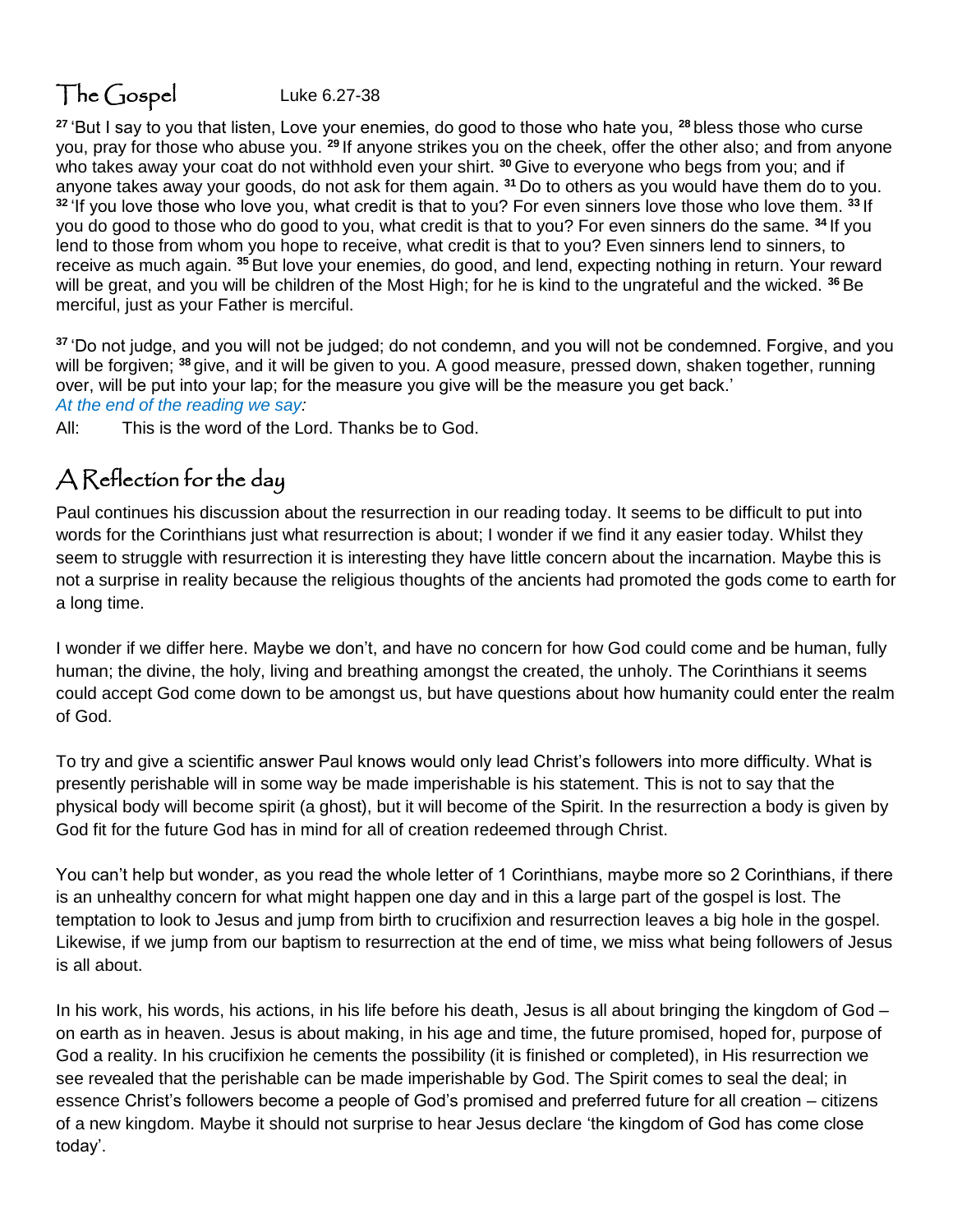It should also not be a surprise that in his teaching Jesus calls us to a different living today. Not to be people who judge but to live as those who have stepped beyond the time of judgment and who beckon others to follow too. He calls us to begin to live as those who are of the kingdom, to be driven by its values and by its essence – the love of God. To be different in how you look at wealth and its use. To be different in how we relate to those in need. To be hold lightly to what is perishable and look instead for those things that will not perish.

To be a people who pray 'your kingdom come and will be done, on earth as in heaven'; a people who welcome and live today for what is coming from His future. To be people open to being made fit for the future ourselves as well as living now to see something of that heaven, that resurrection life, come today in this time and age.

I wonder if we can be open each day to being transformed, made fit for our promised and sealed future in Christ. And more, if we might be open to seeing, working to see, the kingdom come near, on earth as in heaven.

## The Creed

All: I believe in God, the Father almighty, creator of heaven and earth. I believe in Jesus Christ, his only Son, our Lord, who was conceived by the Holy Spirit, born of the Virgin Mary, suffered under Pontius Pilate, was crucified, died, and was buried; he descended to the dead. On the third day he rose again; he ascended into heaven, he is seated at the right hand of the Father, and he will come to judge the living and the dead. I believe in the Holy Spirit, the holy catholic Church, the communion of saints, the forgiveness of sins, the resurrection of the body, and the life everlasting. Amen.

#### Prayers *We make our intercessions*

God of grace and glory, give us the gift of generosity, that we may reveal your love and forgiveness, and live in fellowship and peace with each other as we work for the coming of your kingdom; through Jesus Christ our Lord and in the presence and power of the Spirit. Amen.

Lord, you are our delight and our joy, we seek to reflect your grace and goodness: make us slow to anger and not too ready to condemn.

*Lord in your mercy, hear our prayers.*

We pray that your church may be open and welcoming to all in need. We pray for divisions and fractions in your church, may there be healing and unity of purpose to see your kingdom come. *Lord in your mercy, hear our prayers*

God of peace, we pray for peace-givers and peace-makers. We seek peace today in Ukraine, Afghanistan, Iraq, Syria, The Yemen, Sudan, Myanmar. Empower with wisdom and patience thos seeking to bring reconciliation and understanding between peoples. *Lord in your mercy, hear our prayers*

We remember today that word of Amnesty International, the UN and all seeking through diplomacy to avoid further war in Ukraine. *Lord in your mercy, hear our prayers*